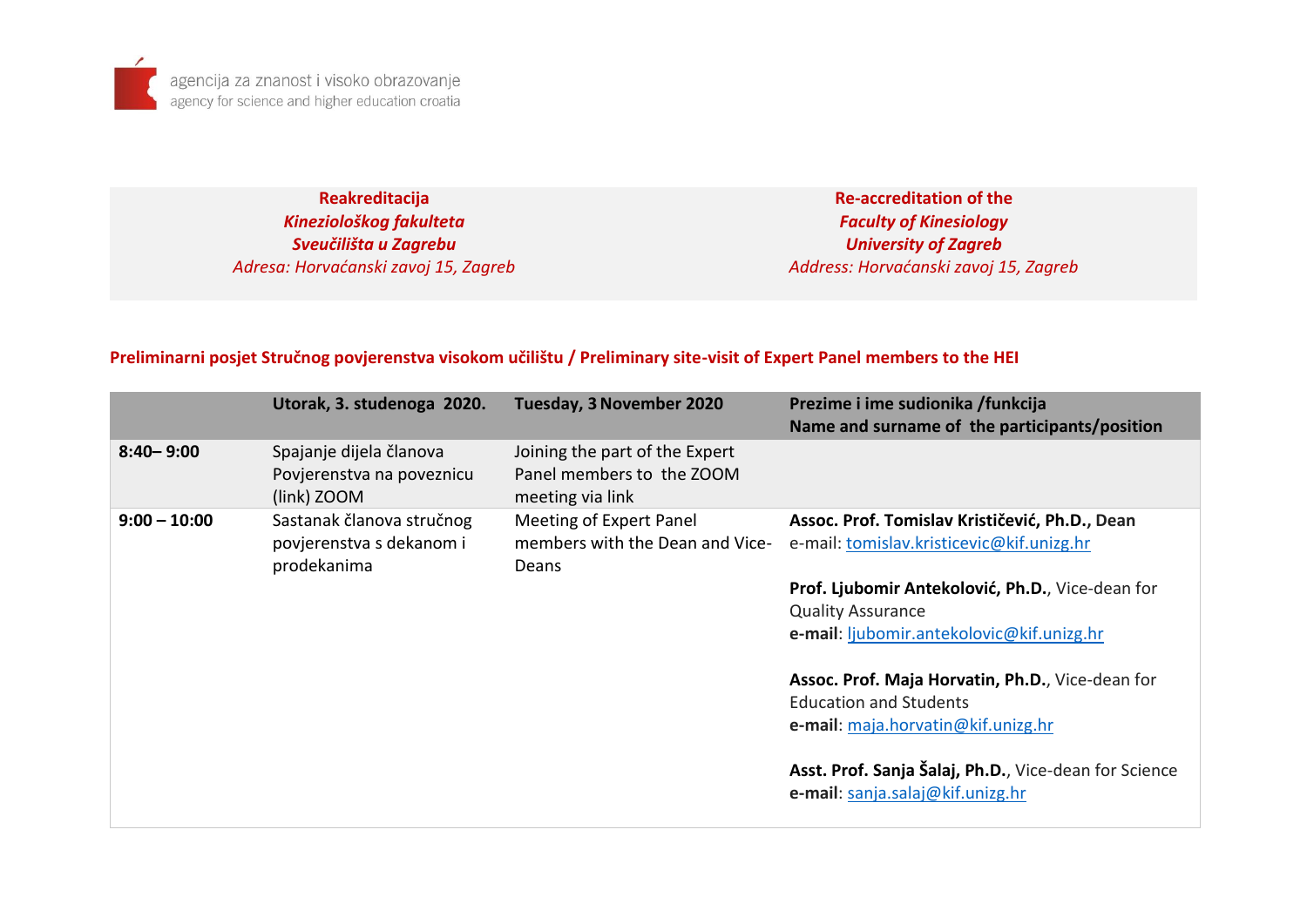| $10:00 - 10:20$ | <b>Pauza</b>                                                                                                                                     | <b>Break</b>                                                                                                                                              |                                                                                                                                                                                                                                                                                                                                                           |
|-----------------|--------------------------------------------------------------------------------------------------------------------------------------------------|-----------------------------------------------------------------------------------------------------------------------------------------------------------|-----------------------------------------------------------------------------------------------------------------------------------------------------------------------------------------------------------------------------------------------------------------------------------------------------------------------------------------------------------|
| $10:20 - 11:20$ | Sastanak članova stručnog<br>povjerenstva s<br>Povjerenstvom za upravljanje<br>kvalitetom                                                        | Meeting of Expert Panel<br>members with the Committee for<br><b>Quality Management</b>                                                                    | Prof. Ljubomir Antekolović, Ph.D., Vice-dean for<br>Quality Assurance, President of the Committee for<br><b>Quality Management</b><br>e-mail: ljubomir.antekolovic@kif.unizg.hr<br>Assoc. Prof. Mario Baić, Ph.D<br>Dean's councillor for quality assurance, Vice<br>president of the Committee for Quality Management<br>e-mail: mario.baic@kif.unizg.hr |
| $11:20 - 12:45$ | Analiza dokumenata                                                                                                                               | <b>Document analysis</b>                                                                                                                                  |                                                                                                                                                                                                                                                                                                                                                           |
| $12:45 - 14:00$ | Obilazak fakulteta<br>(predavaonice, laboratoriji<br>centri, informatičke učionice,<br>knjižnica, studentske službe) i<br>prisustvovanje nastavi | Tour of the Faculty (classrooms,<br>Centres, Laboratory's, computer<br>classrooms, library, student<br>services) and participation in<br>teaching classes | Prof. Ljubomir Antekolović, Ph.D., Vice-dean for<br>Quality Assurance, President of the Committee for<br><b>Quality Management</b><br>e-mail: ljubomir.antekolovic@kif.unizg.hr<br>Assoc. Prof. Maja Horvatin, Ph.D., Vice-dean for<br><b>Education and Students</b><br>e-mail: maja.horvatin@kif.unizg.hr                                                |

enaa. eqar///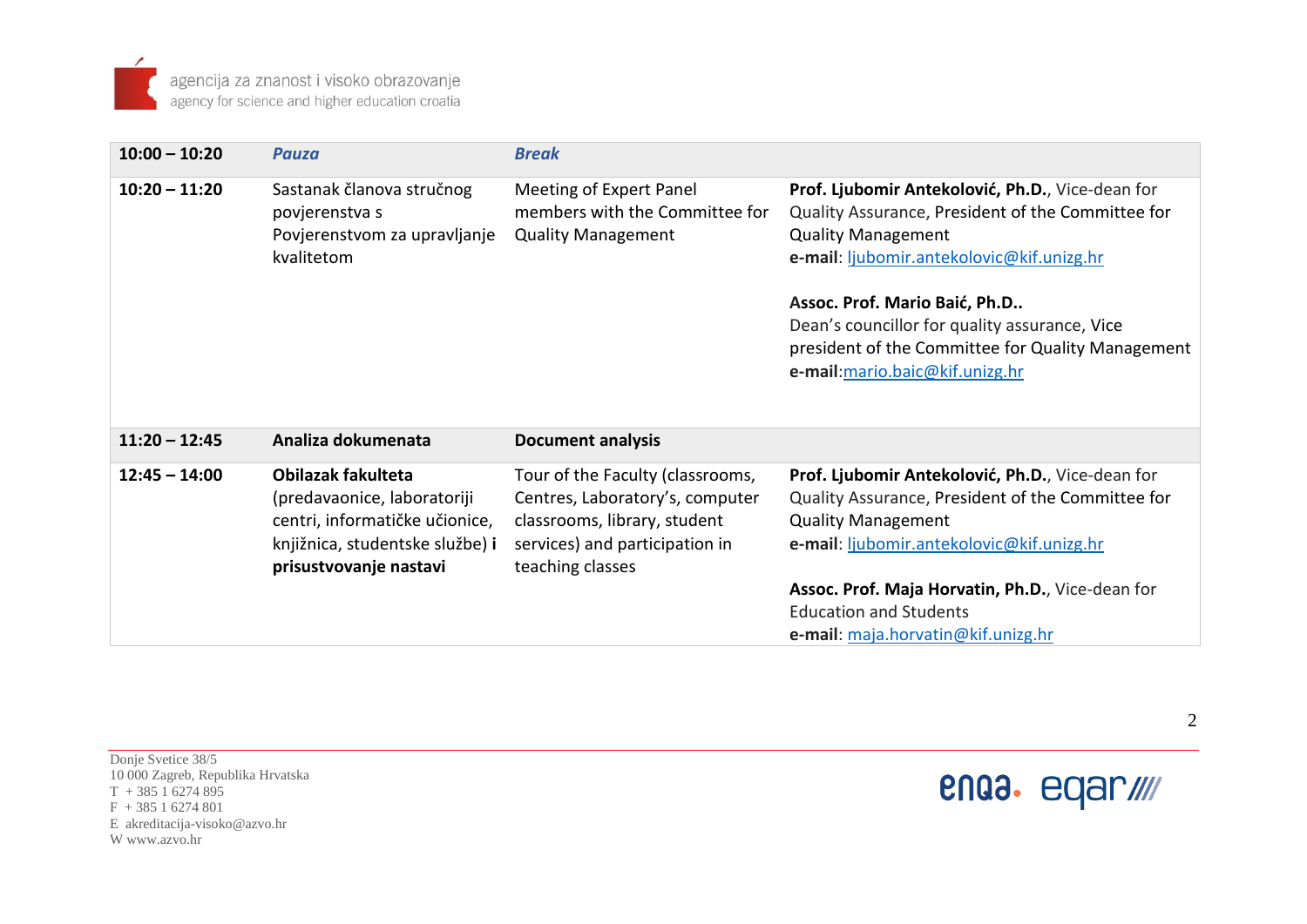#### **Prvi dan reakreditacije u virtualnom okruženju / First day of re-accreditation in virtual form**

|                 | Srijeda, 11. studenoga 2020.                                                                                                      | <b>Wednesday, 11 November</b><br>2020                                                                      | Prezime i ime sudionika<br>Surname and name of the participants                                                                                                                                                                                                          |
|-----------------|-----------------------------------------------------------------------------------------------------------------------------------|------------------------------------------------------------------------------------------------------------|--------------------------------------------------------------------------------------------------------------------------------------------------------------------------------------------------------------------------------------------------------------------------|
| $10:10 - 10:30$ | Spajanje<br>poveznicu<br>(link)<br>na<br>ZOOM                                                                                     | Joining ZOOM meeting via the<br>link                                                                       |                                                                                                                                                                                                                                                                          |
| $10:30 - 11:15$ | Sastanak<br>stručnog<br>članova<br>povjerenstava s prodekanom za<br>nastavu i studente                                            | Meeting<br>of Expert Panel<br>members with vice dean for<br>education and students                         | Assoc. Prof. Maja Horvatin, Ph.D., Vice-dean for<br><b>Education and Students</b><br>e-mail: maja.horvatin@kif.unizg.hr<br>Assoc. Prof. Jadranka Vlašić, Ph.D., assistant Vice-dean<br>for Education and Students<br>e-mail: jadranka.vlasic@kif.unizg.hr                |
| $11:15 - 11:30$ | <b>Pauza</b>                                                                                                                      | <b>Break</b>                                                                                               |                                                                                                                                                                                                                                                                          |
| $11:30 - 12:30$ | članova<br>Sastanak<br>stručnog<br>voditeljima<br>povjerenstva s<br>zavoda i voditeljem studijskog<br>centra za izobrazbu trenera | Meeting<br>members with the Heads of Centre for Coach Education<br>the Study Centre for Coach<br>Education | of Expert Panel Assoc. Prof. Tomislav Đurković, Ph.D., Head of Study<br>the departments and Head of e-mail: tomislay.djurkovic@kif.unizg.hr<br>Assoc. Prof. Luka Milanović, Ph.D., Head of Department<br>of Kinesiology of Sports<br>e-mail: luka.milanovic@kif.unizg.hr |

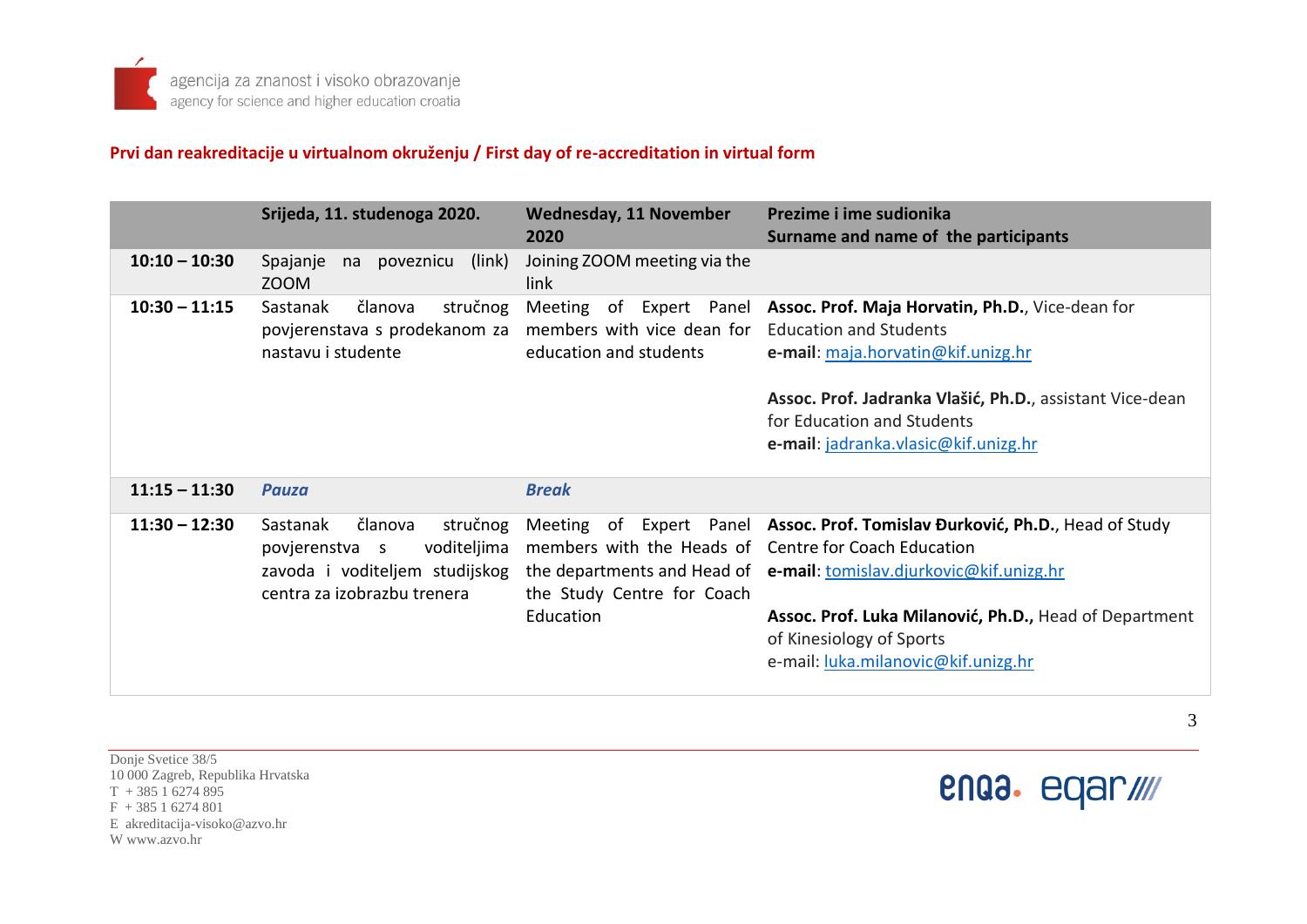

|                 |                                 |                                   | Assoc. Prof. Marija Rakovac, Ph.D., Head of Department<br>of Kinesiological Anthropology and Methodology |
|-----------------|---------------------------------|-----------------------------------|----------------------------------------------------------------------------------------------------------|
|                 |                                 |                                   | e-mail: marija.rakovac@kif.unizg.hr                                                                      |
|                 |                                 |                                   |                                                                                                          |
|                 |                                 |                                   | Asst. Prof. Dario Škegro, Ph.D., Head of Department of                                                   |
|                 |                                 |                                   | <b>General and Applied Kinesiology</b>                                                                   |
|                 |                                 |                                   | e-mail: dario.skegro@kif.unizg.hr                                                                        |
|                 |                                 |                                   |                                                                                                          |
|                 |                                 |                                   |                                                                                                          |
| $12:30 - 13:30$ | Pauza, Interni sastanak članova | <b>Break, Internal meeting of</b> |                                                                                                          |
|                 | stručnog povjerenstava          | the panel members                 |                                                                                                          |
| $13:30 - 14:30$ | Sastanak s nastavnicima<br>(u   | with<br>full-time<br>Meeting      | Prof. Mirna Andrijašević, Ph.D. (tenured),                                                               |
|                 | stalnom radnom odnosu, osim     | employed teachers, except         | Course: Kinesiological Recreation,                                                                       |
|                 | onih na rukovodećim mjestima)   | those in managerial positions     | e-mail mirna.andrijasevic@kif.unizf.hr                                                                   |
|                 |                                 |                                   | Assoc. Prof. Mario Baić, Ph.D.,                                                                          |
|                 |                                 |                                   | Course; Wrestling                                                                                        |
|                 |                                 |                                   | e-mail: mario.baic@kif.unizg.hr                                                                          |
|                 |                                 |                                   | Assist. Prof. Marijo Baković, Ph.D.,                                                                     |
|                 |                                 |                                   | Course: Track-and-Field                                                                                  |
|                 |                                 |                                   | e-mail: marijo.bakovic@kif.unizg.hr                                                                      |
|                 |                                 |                                   |                                                                                                          |
|                 |                                 |                                   | Assoc. Prof. Petar Barbaros, Ph.D.,                                                                      |
|                 |                                 |                                   | Course: Racquet Sports - Tennis                                                                          |
|                 |                                 |                                   | e-mail: petar.barbaros.tudor@kif.unizg.hr                                                                |

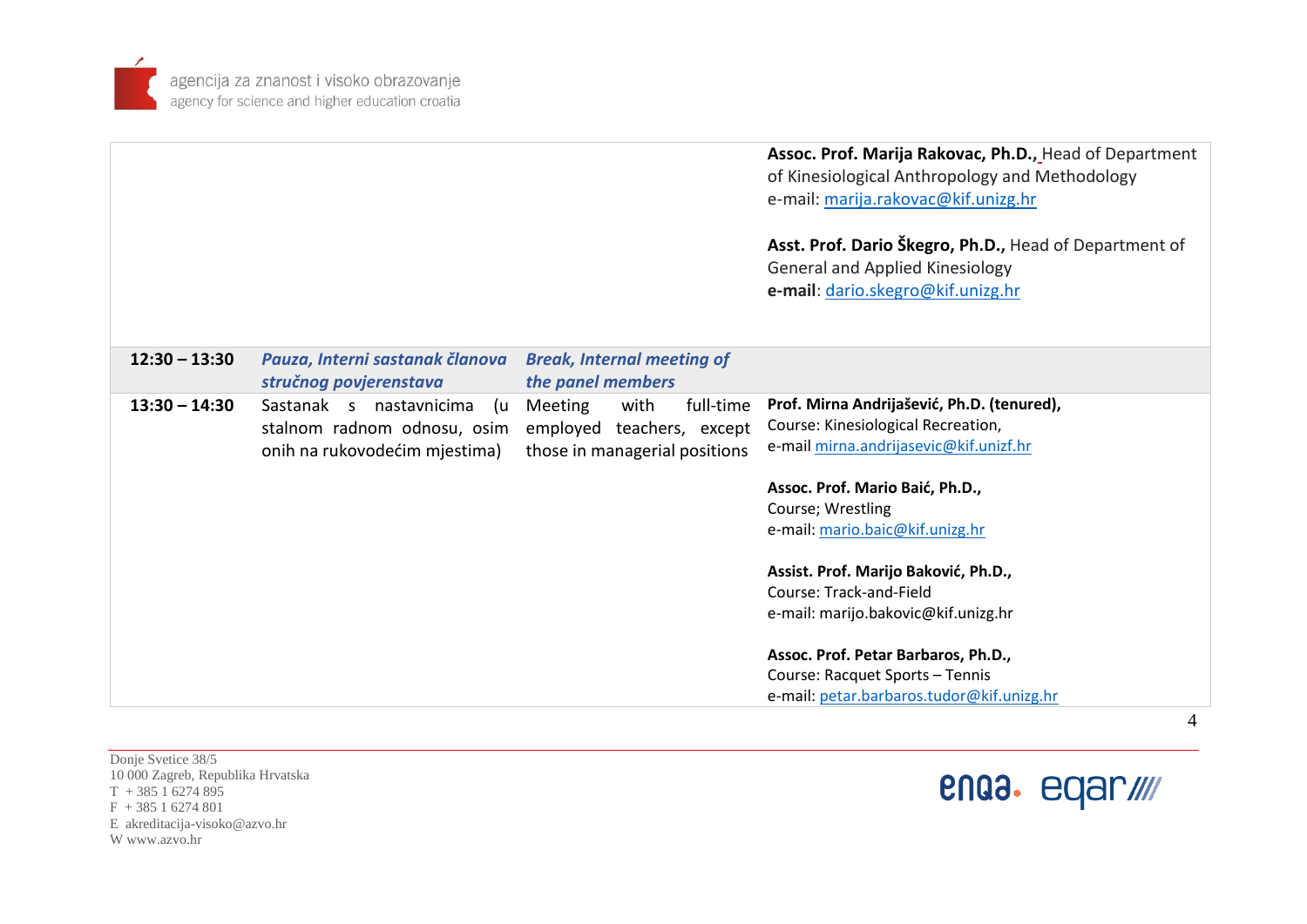

> **Prof. Renata Barić, Ph.D. ,** Course: Psychology of Sport and Physical Exercise e-mail: [renata.baric@kif.unizg.hr](mailto:renata.baric@kif.unizg.hr)

**Assist. Prof. Sunčica Bartoluci, Ph.D.,**  Course: Kinesiological Sociology e-mail: suncica.bartoluci@kif.unizg.hr

**Assoc. Prof. Vjekoslav Cigrovski, Ph.D.,**  Course: Skiing e-mail: [Vjekoslav.cigrovski@kif.unizg.hr](mailto:Vjekoslav.cigrovski@kif.unizg.hr) 

**Assist. Prof. Zrinko Čustonja,Ph.D.,**  Course: History of Sport<br>e-mail: [zrinko.custonja@kif.unizg.hr](mailto:zrinko.custonja@kif.unizg.hr)

**Prof. Igor Jukić, Ph.D. (tenured) ,** Course: Theory of Training<br>e-mail: [igor.jukic@kif.unizg.hr](mailto:igor.jukic@kif.unizg.hr)

**Assist. Prof. Dajana Karaula, Ph.D..,** Course: Teaching Methodology in Swimming e-mail: dajana.karaula@kif.unizg.hr

**Prof. Damir Knjaz, Ph.D. ,** Course: Basketball

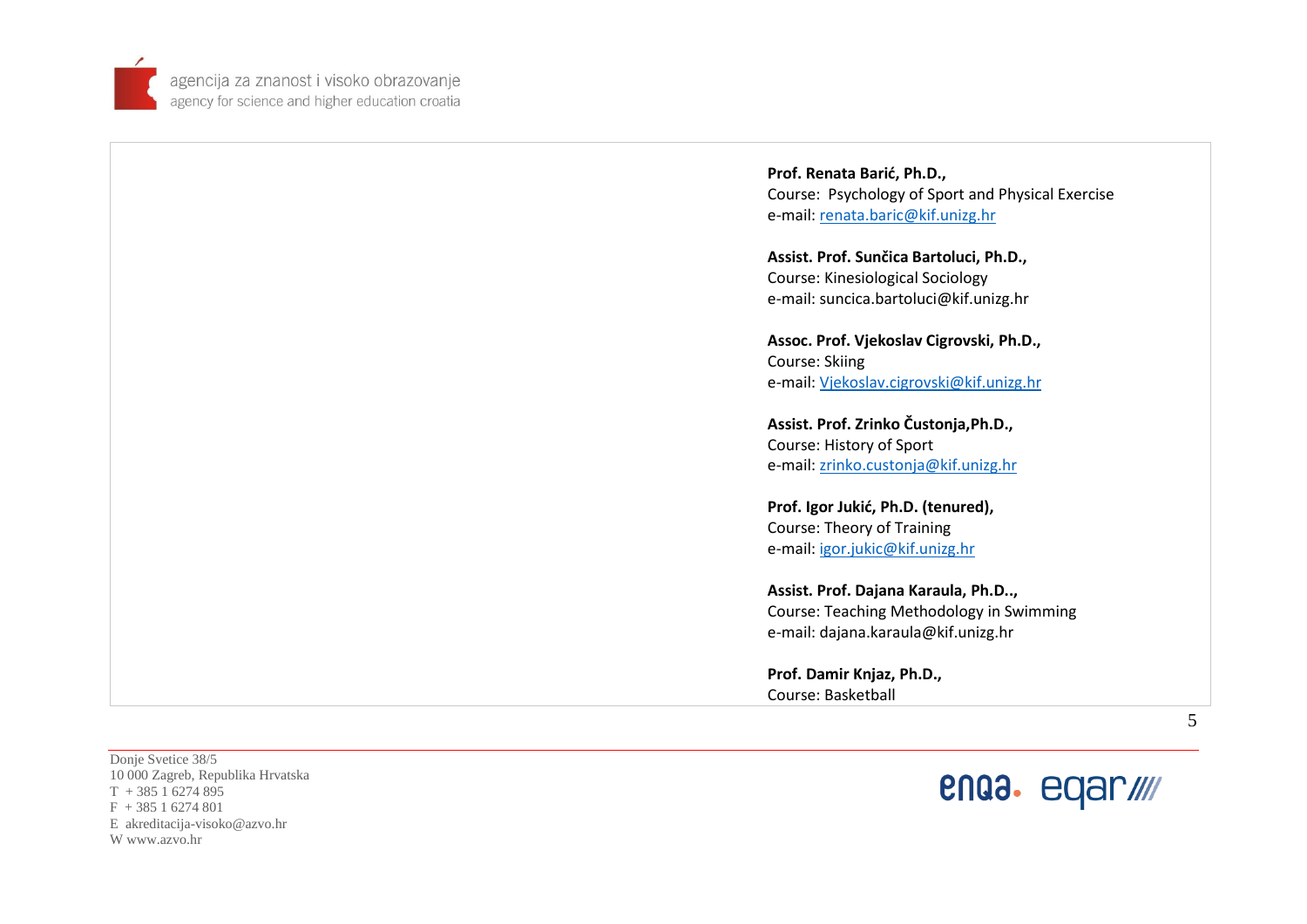

> e -mail: [damir.knjaz@kif.unizg.hr](mailto:damir.knjaz@kif.unizg.hr) **Prof. Goran Leko, Ph.D.,**  Course: Swimming E-mail[: goran.leko@kif.unizg.hr](mailto:goran.leko@kif.unizg.hr)

**Assist. Prof. Katarina Ohnjec, Ph.D.,**  Course: Handball e-mail: katarina.ohnjec@kif.unizg.hr

Assist. Prof. **Darija Omrčen, Ph.D.,**  Course: English in Kinesiology e-mail: darija.omrcen@kif.unizg.hr

**Prof. Branka Matković, Ph.D. (tenured),**  Course: Physiology of Sport and Exercise Email[: branka.matkovic@kif.unizg.hr](mailto:branka.matkovic@kif.unizg.hr)

**Assoc. Prof. Nikola Prlenda, Ph.D. ,** Course: Water Sports<br>e-mail: [nikola.prlenda@kif.unizg.hr](mailto:nikola.prlenda@kif.unizg.hr)

**Assist. Prof. Tomica Rešetar, Ph.D.,** Course: Volleyball e-mail: Tomica.resetar@kif.unizg.hr

**Assist. Prof. Tomislav Rupčić, Ph.D.,** Course: Basketball

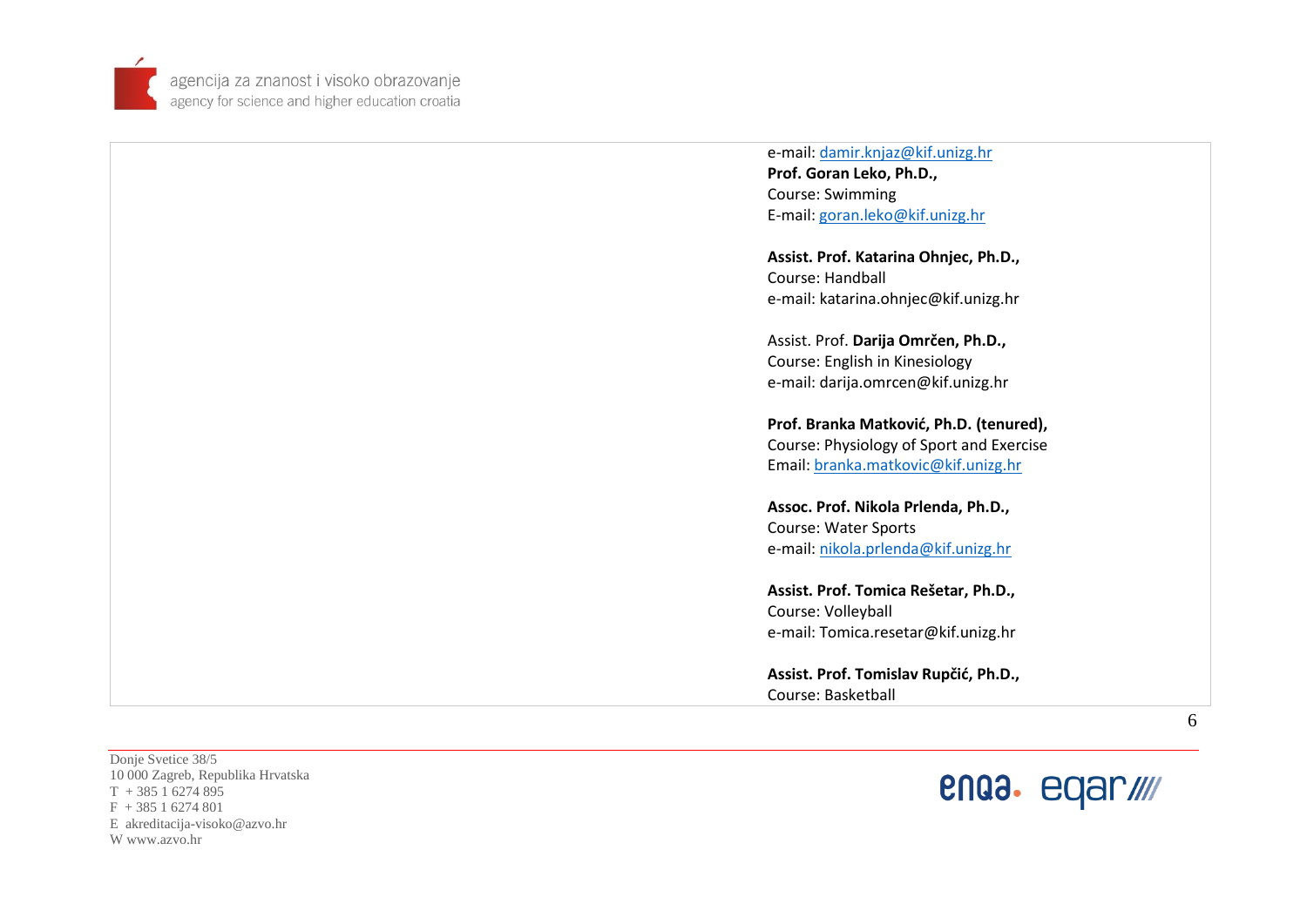

> **Assist. Prof. Ivan Segedi, Ph.D.,**  Course: Judo e-mail: [ivan.segedi@kif.unizg.hr](mailto:ivan.segedi@kif.unizg.hr) **Prof. Hrvoje Sertić, Ph.D. (tenured),** Course: Judo e-mail: [Hrvoje.sertic@kif.unizg.hr](mailto:Hrvoje.sertic@kif.unizg.hr) Assist. Prof. **Klara Šiljeg, Ph.D., Course: Competitive Swimming e-mail:** [klara.siljeg@kif.unizg.hr](mailto:klara.siljeg@kif.unizg.hr) **Assoc. Prof. Sanela Škorić, Ph.D.,** Course: Sport Management e-mail: [sanela.skoric@kif.unizg.hr](mailto:sanela.skoric@kif.unizg.hr)  **Assist. Prof. Ta tjana Trošt Bobić, Ph.D. ,** Course: Kinesitherapy [tatjana.trost.bobic@kif.unizg.hr](mailto:tatjana.trost.bobic@kif.unizg.hr)  **Assist Prof. Vlatko Vučetić, Ph.D.,** Course: Systematic Kinesiology e-mail: [Vlatko.vucetic@kif.unizg.hr](mailto:Vlatko.vucetic@kif.unizg.hr)

> > **Assist. Prof. Saša Vuk, Ph.D.,**

e -mail: tomislav.rupcic@kif.unizg.hr

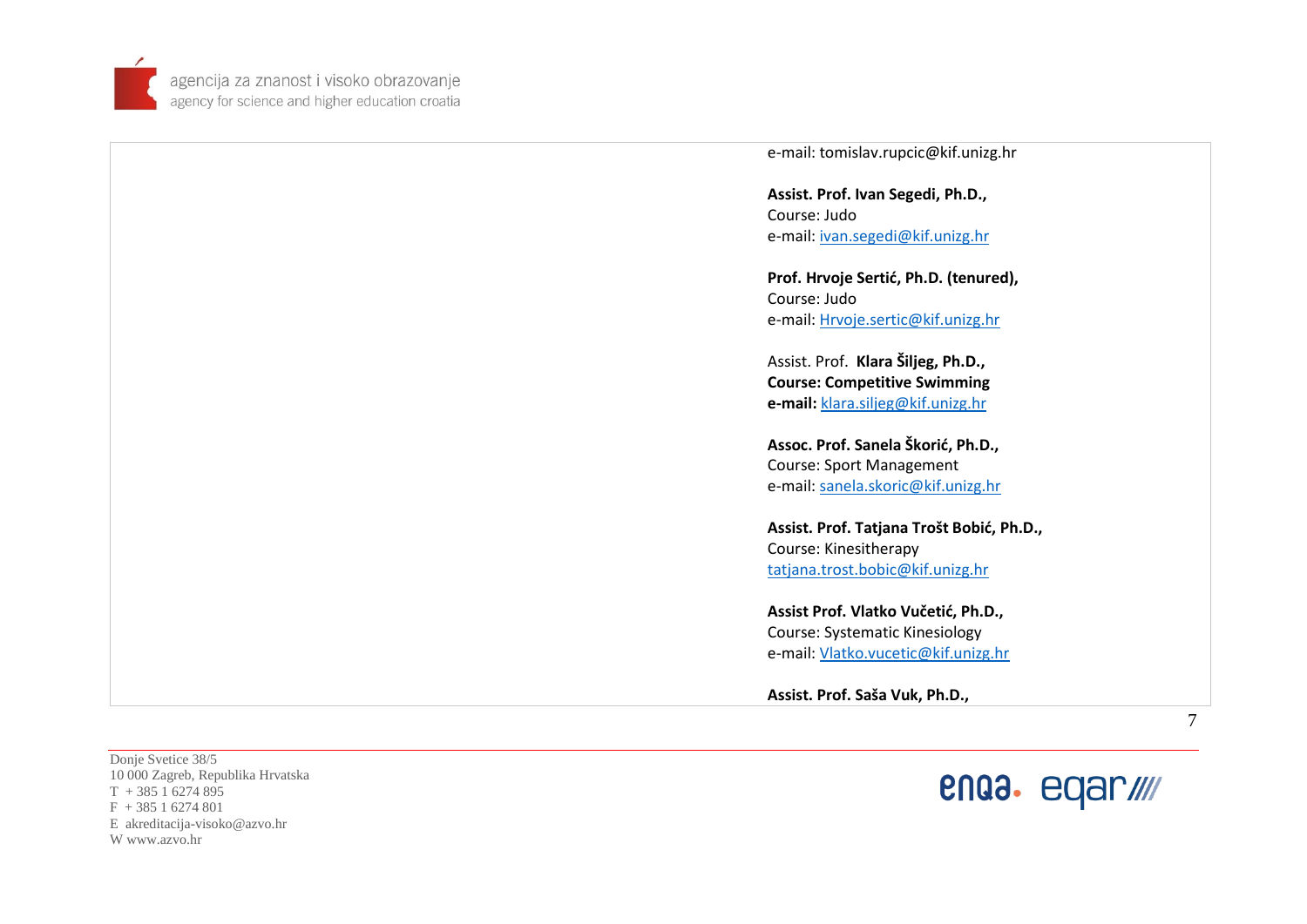

|                 |                                                                                                                                      |              | <b>Course: Basic Kinesiological Transformations</b><br>e-mail: sasa.vuk@kif.unizg.hr |
|-----------------|--------------------------------------------------------------------------------------------------------------------------------------|--------------|--------------------------------------------------------------------------------------|
| $14:30 - 14:45$ | Pauza                                                                                                                                | <b>Break</b> |                                                                                      |
| 14:45 - 15:15   | Organizacija dodatnog sastanka Organisation of an additional<br>o otvorenim pitanjima - prema meeting on open questions -<br>potrebi | if needed    |                                                                                      |

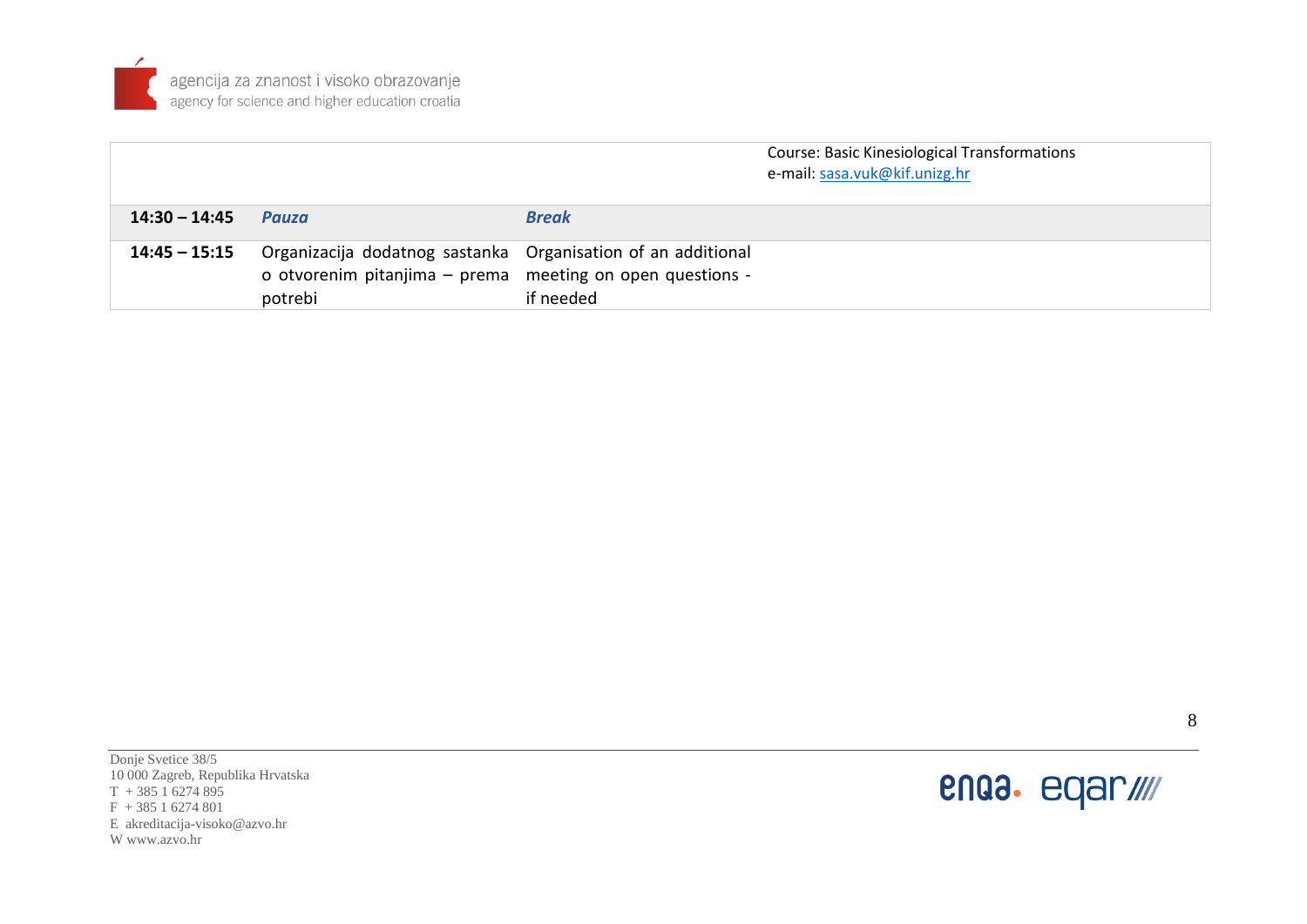# **Drugi dan reakreditacije u virtualnom okruženju / Second day of re-accreditation in virtual form**

|                | Četvrtak, 12. studenoga 2020.                                                                                  | Thursday, 12 <sup>th</sup> November 2020                                                                                        | Prezime i ime sudionika<br>Surname and name of the participants                                                                                                                                                                                                                                                   |
|----------------|----------------------------------------------------------------------------------------------------------------|---------------------------------------------------------------------------------------------------------------------------------|-------------------------------------------------------------------------------------------------------------------------------------------------------------------------------------------------------------------------------------------------------------------------------------------------------------------|
| $9:15 - 9:30$  | Spajanje na poveznicu (link) ZOOM                                                                              | Joining ZOOM meeting via the                                                                                                    |                                                                                                                                                                                                                                                                                                                   |
| $9:30 - 10:20$ | Sastanak s:<br>Voditeljem<br>Ureda<br>za<br>međunarodnu<br>suradnju,<br>protokol, i odnose s javnošću          | Meeting with:<br>0f<br>the<br>International<br>Head<br>$\bullet$<br>Cooperation, Protocol and Public<br><b>Relations Office</b> | Assoc. Prof. Mario Baić, Ph.D., ECTS<br>coordinator<br>e-mail: mario.baic@kif.unizg.hr                                                                                                                                                                                                                            |
|                | Voditeljem Ureda za nacionalne •<br>$\bullet$<br>projekte i projekte Europske<br>unije<br>• ECTS koordinatorom | Head of the<br>National<br>and<br><b>European Union Projects Office</b><br><b>ECTS</b> coordinator<br>$\bullet$                 | Assoc. Prof. Lidija Petrinović, Ph.D.,<br>International Cooperation, Protocol and<br><b>Public Relations Office Head</b><br>e-mail: lidija.petrinovc@kif.unizg.hr<br>Assist. Prof. Dario Škegro, Ph.D.,<br>coordinator for international students and<br>students in English<br>e-mail: dario.skegro@kif.unizg.hr |
|                |                                                                                                                |                                                                                                                                 | Natalija Babić, International Cooperation,<br><b>Protocol and Public Relations Office</b><br>Secretary<br>e-mail: natalija.babic@kif.unizg.hr                                                                                                                                                                     |

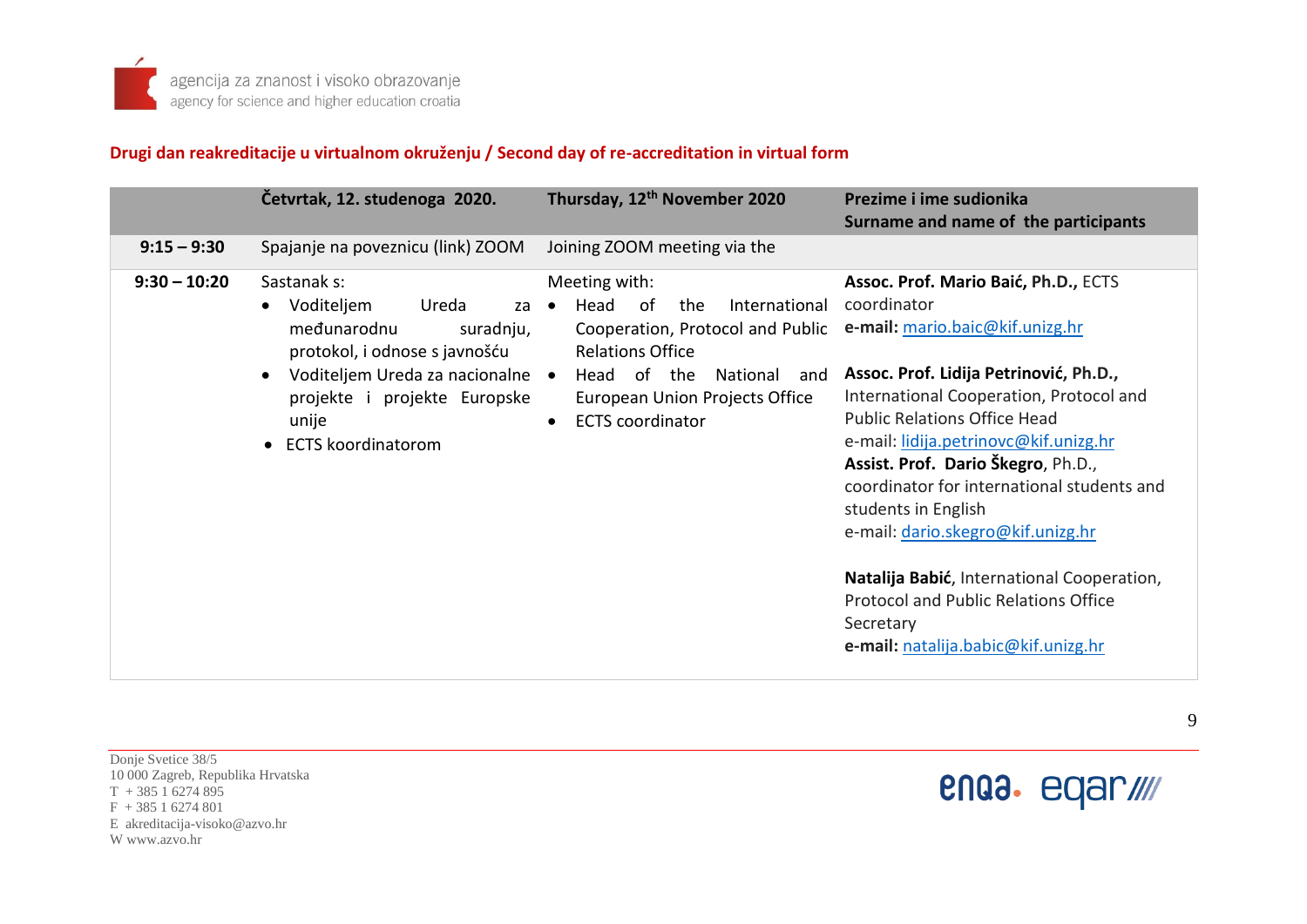

| Assist. Prof. Sanja Šalaj, Ph.D., Head of the |
|-----------------------------------------------|
| National and European Union Projects Office   |
| e-mail: sanja.salaj@kif.unizg.hr              |

| $10:20 - 10:30$ | <b>Pauza</b>                     | <b>Break</b> |      |          |       |                                                     |
|-----------------|----------------------------------|--------------|------|----------|-------|-----------------------------------------------------|
| $10:30 - 11:30$ | Sastanak sa studentima (otvoreni | Meeting      | with | students | (open | RSCIT:                                              |
|                 | sastanak za sve studente)        | meeting)     |      |          |       | Lara Đuzel, Fitness, lara.duzel@student.kif.hr      |
|                 |                                  |              |      |          |       | Danijel Lovrić, fitness,                            |
|                 |                                  |              |      |          |       | danijel.lovric@student.kif.hr                       |
|                 |                                  |              |      |          |       | Filip Milošević, Physical Conditioning of           |
|                 |                                  |              |      |          |       | Athletes,                                           |
|                 |                                  |              |      |          |       | filip.milosevic@student.kif.hr                      |
|                 |                                  |              |      |          |       |                                                     |
|                 |                                  |              |      |          |       |                                                     |
|                 |                                  |              |      |          |       | <b>INTEGRATED STUDY:</b>                            |
|                 |                                  |              |      |          |       | Ina Duraković, 1 <sup>st</sup> year,                |
|                 |                                  |              |      |          |       | ina.durakovic@student.kif.hr                        |
|                 |                                  |              |      |          |       | Siniša Đipalo, 2 <sup>nd</sup> year,                |
|                 |                                  |              |      |          |       | sinisa.dipalo@student.kif.hr                        |
|                 |                                  |              |      |          |       | Antun Čičak, 2 <sup>nd</sup> year,                  |
|                 |                                  |              |      |          |       | antun.cicak@student.kif.hr                          |
|                 |                                  |              |      |          |       | Anja Topolovec, 4 <sup>th</sup> year (Major-Dance), |
|                 |                                  |              |      |          |       | anja.topolovec@student.kif.hr                       |

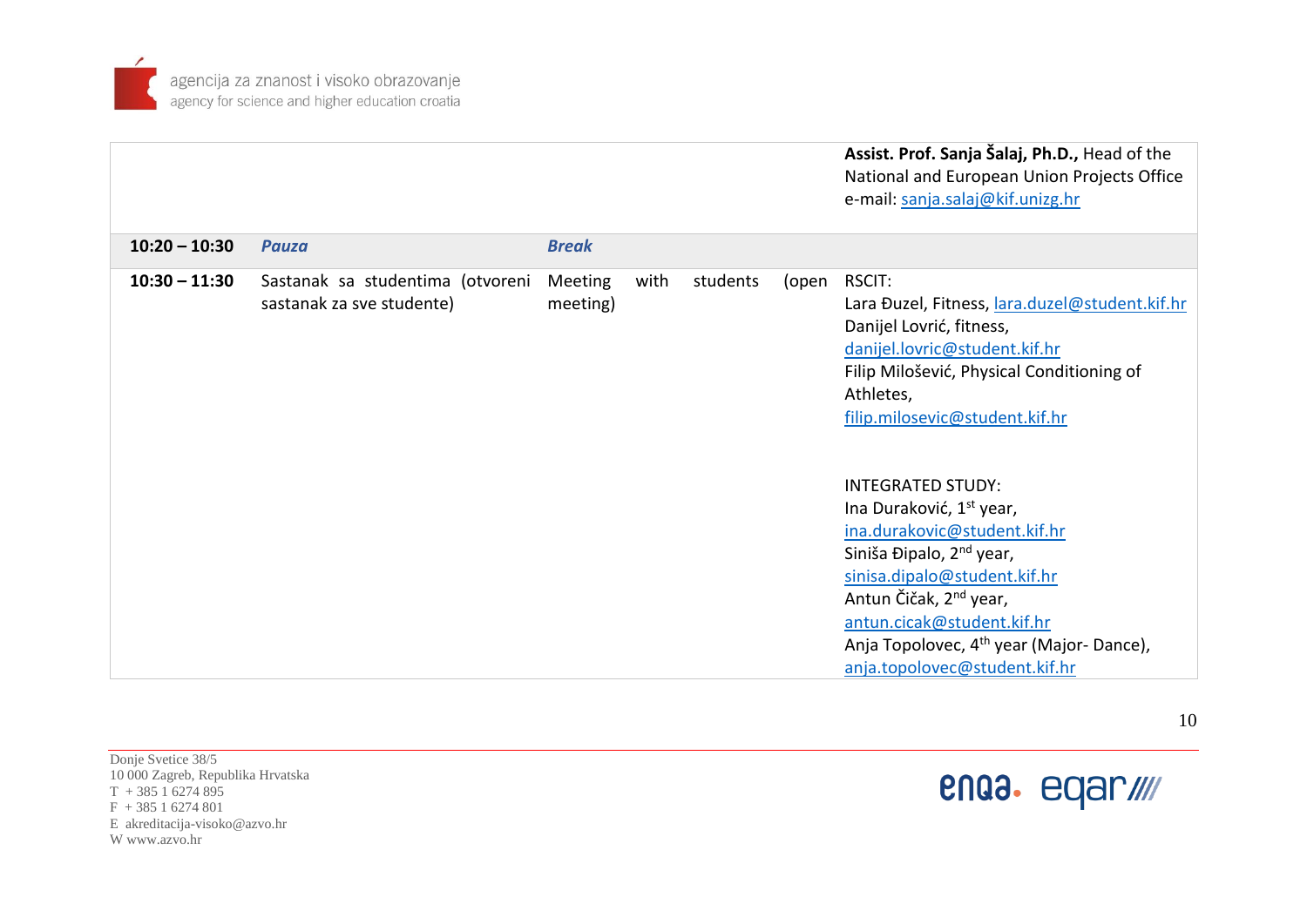

|                 |                                |                                  | Petra Ribarić, 4 <sup>th</sup> year( Major Sports         |
|-----------------|--------------------------------|----------------------------------|-----------------------------------------------------------|
|                 |                                |                                  | management), petra.ribaric@student.kif.hr                 |
|                 |                                |                                  | Luka Petreković, 4 <sup>th</sup> year (Major-Skiing),     |
|                 |                                |                                  | luka.petrekovic@student.kif.hr                            |
|                 |                                |                                  | Martin Stojčević, 5 <sup>th</sup> year (Major-Football),  |
|                 |                                |                                  | martin.stojcevic@student.kif.hr                           |
|                 |                                |                                  | Mislav Lulić, 5 <sup>th</sup> year (Major - Football),    |
|                 |                                |                                  | mislav.lulic@student.kif.hr                               |
|                 |                                |                                  | Paolo Pereša, 5 <sup>th</sup> year (Major - Football),    |
|                 |                                |                                  | paolo.peresa@student.kif.hr                               |
|                 |                                |                                  | Lovre Perinić, 5 <sup>th</sup> year (Major - Basketball), |
|                 |                                |                                  | lovre.perinic@student.kif.hr                              |
|                 |                                |                                  | Lucija Ljubelj, 5 <sup>th</sup> year (Major – Physical    |
|                 |                                |                                  | Conditioning of Athletes),                                |
|                 |                                |                                  | lucija.ljubelj@student.kif.hr                             |
|                 |                                |                                  | Iva Hršak, 5 <sup>th</sup> year (Major - Skiing),         |
|                 |                                |                                  | iva.hrsak@student.kif.hr                                  |
|                 |                                |                                  | Karla Starčević, 4 <sup>th</sup> year (Mayor – Physical   |
|                 |                                |                                  | Conditioning of Athletes)                                 |
|                 |                                |                                  | e-mail: karla.starcevic@student.kif.hr                    |
| $11:30 - 12:30$ | <b>Pauza</b>                   | <b>Break</b>                     |                                                           |
| $12:30 - 13:15$ | Sastanak s alumnijima (bivši   | Meeting with Alumni (former      |                                                           |
|                 | studenti koji nisu zaposlenici | students who are not employed by | TOMISLAV BIŠČAN (IPDSSK)                                  |
|                 | visokog učilišta)              | the HEI)                         | Gym owner                                                 |
|                 |                                |                                  |                                                           |

Donje Svetice 38/5 10 000 Zagreb, Republika Hrvatska  $T + 38516274895$  $F + 38516274801$ E akreditacija-visoko@azvo.hr W www.azvo.hr



11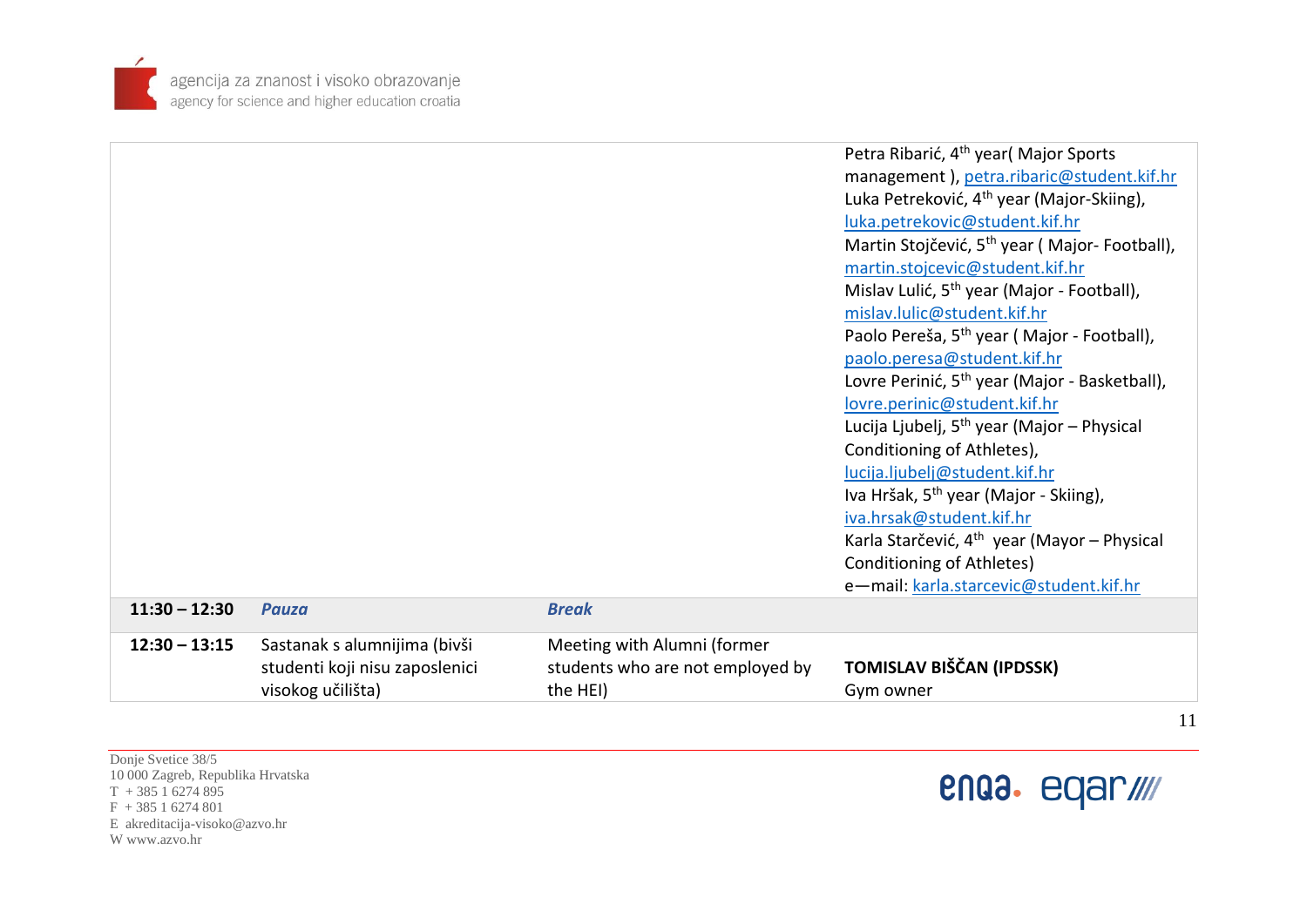

e-mail: <u>biscant@gmail.com</u>

**ZVONIMIR KALČIK (IPDSSK)** Home of Croatian Veterans e-mail: [zvonimirkalcik@gmail.com](mailto:zvonimirkalcik@gmail.com)

**MARKO KORBAR (IPDSSK)** Elementary School "Matija Gubec" e-mail: [korbar.marko@hotmail.com](mailto:korbar.marko@hotmail.com)

**DIANA KOZNIKU (PSSIT )** Fitness coach in a gym e-mail: [dianakozniku8@gmail.com](mailto:dianakozniku8@gmail.com)

**DINKO KREMIĆ** Wrestling club "Sesvetski Kraljevec" e-mail: [dinko.kremic@gmail.com](mailto:dinko.kremic@gmail.com)

**TOMISLAV PARIPOVIĆ (IPDSSK)** Croati[an School Sport Associati](mailto:tparipovic@gmail.com)on e-mail: [tparipovic@gmail.com](mailto:tparipovic@gmail.com)

**ALEN PLEVNIK (IPDSSK)** Entrepreneur

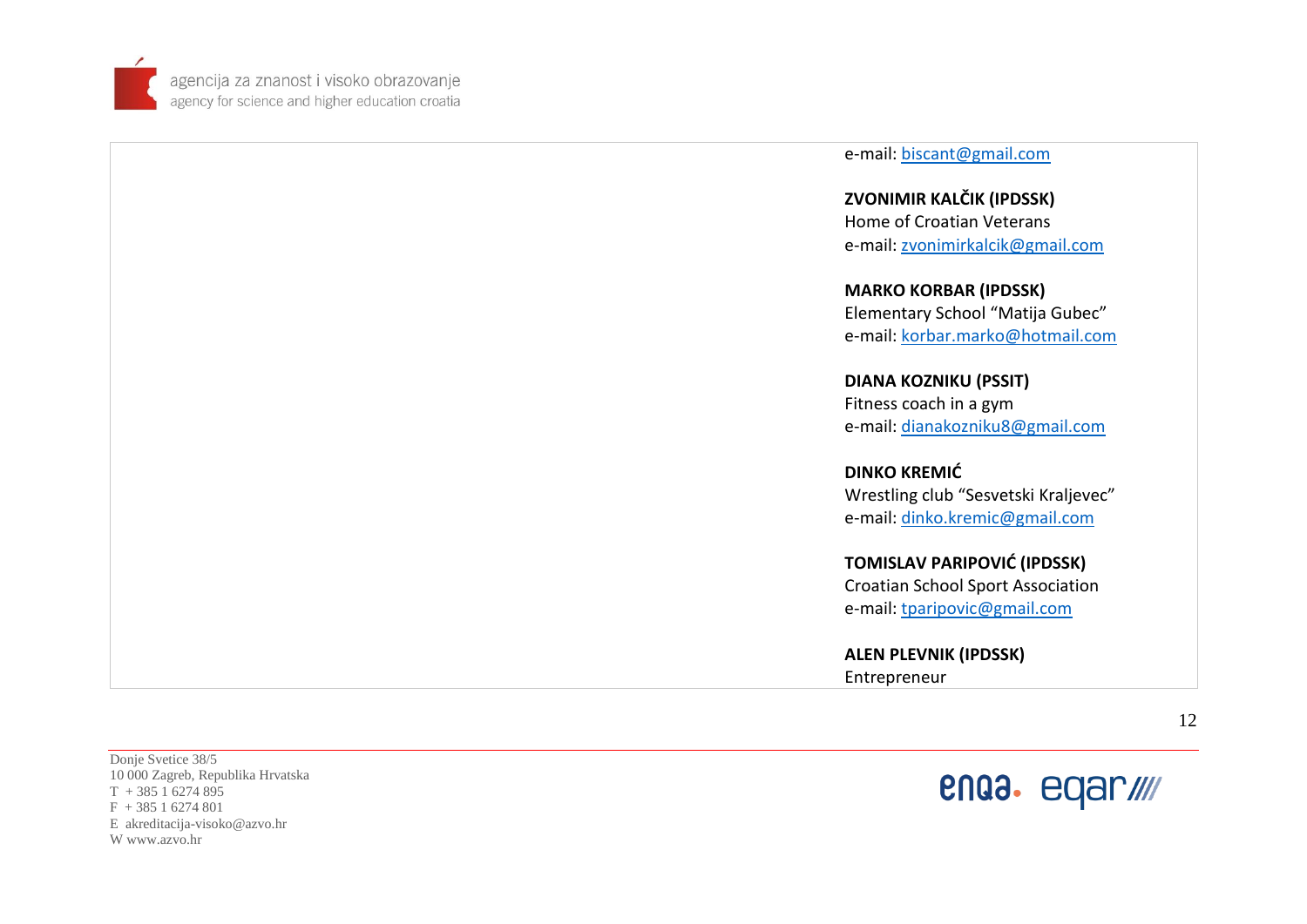e-mail: [plevnik.alen@gmail.com](mailto:plevnik.alen@gmail.com)

# **GORANA ŠKALEC PETROVIĆ (PSSIT)**

Skating club "Medo" e-mail: [goranaskalecpetrovic@gmail.com](mailto:goranaskalecpetrovic@gmail.com)

| $13:15 - 13.30$ | Pauza                                                                                                 | <b>Break</b>                                                                                           |                                                                                                                                                |
|-----------------|-------------------------------------------------------------------------------------------------------|--------------------------------------------------------------------------------------------------------|------------------------------------------------------------------------------------------------------------------------------------------------|
| $13:30 - 14:15$ | Sastanak s vanjskim dionicima -<br>predstavnicima strukovnih i<br>profesionalnih udruženja, poslovna  | Meeting with external stakeholders -<br>representatives of professional<br>organisations, business     | Saša Bašćevan, Polyclinc "Patela", co-owner<br>e-mail: sasa.bascevan@kif.unizg.hr                                                              |
|                 | zajednica, poslodavci, stručnjaci iz<br>prakse, organizacijama civilnog<br>društva, vanjski predavači | sector/industry sector, professional<br>experts, non-governmental<br>organisations, external lecturers | Assoc. Prof. Romana Caput Jogunica, Ph.D.<br>Faculty of Agriculture University of Zagreb<br>e-mail: rcaput@agr.hr                              |
|                 |                                                                                                       |                                                                                                        | Ticijan Komparić, Croatian Paralympic<br>Committee general secretary<br>e-mail: ticijan.komparic@hpo.hr                                        |
|                 |                                                                                                       |                                                                                                        | Siniša Krajač, assistant for local sports<br>programmes to the Croatian Olympic<br>Committee general secretary<br>e-mail: sinisa.krajac@hoo.hr |

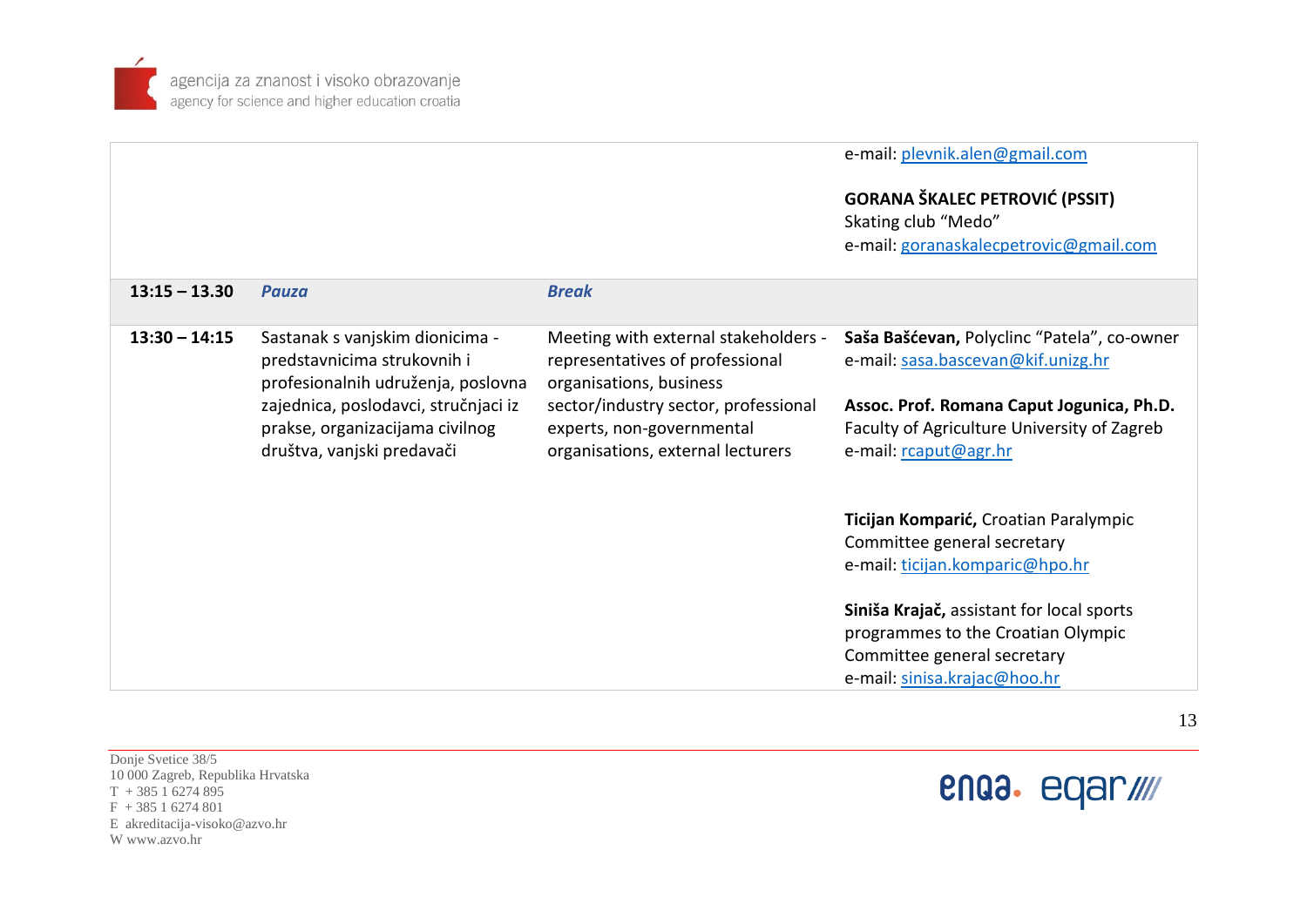

|                 |                                                                            |                                                                          | Prof. Goran Leko, Ph.D.,<br>president Croatian Kinesiology Association<br>e-mail: goran.leko@kif.unizg.hr<br><b>General Josip Lucić</b><br>Home of Croatian Veterans Head<br>Ex. Chief of the General Staff of the Armed<br>Forces of the Republic of Croatia<br>e-mail: ravnateljstvo@dhv.hr<br>Milan Pavelić,<br>Head of City of Zagreb Office for Sport and<br>Youth<br>e-mail: milan.pavelic@zagreb.hr |
|-----------------|----------------------------------------------------------------------------|--------------------------------------------------------------------------|------------------------------------------------------------------------------------------------------------------------------------------------------------------------------------------------------------------------------------------------------------------------------------------------------------------------------------------------------------------------------------------------------------|
| $14:15 - 14:30$ | <b>Pauza</b>                                                               | <b>Pauza</b>                                                             |                                                                                                                                                                                                                                                                                                                                                                                                            |
| $14:30 - 15:00$ | Organizacija dodatnog sastanka o<br>otvorenim pitanjima – prema<br>potrebi | Organisation of an additional<br>meeting on open questions -if<br>needed |                                                                                                                                                                                                                                                                                                                                                                                                            |

Donje Svetice 38/5 10 000 Zagreb, Republika Hrvatska  $T + 38516274895$  $F + 38516274801$ E akreditacija-visoko@azvo.hr W www.azvo.hr



14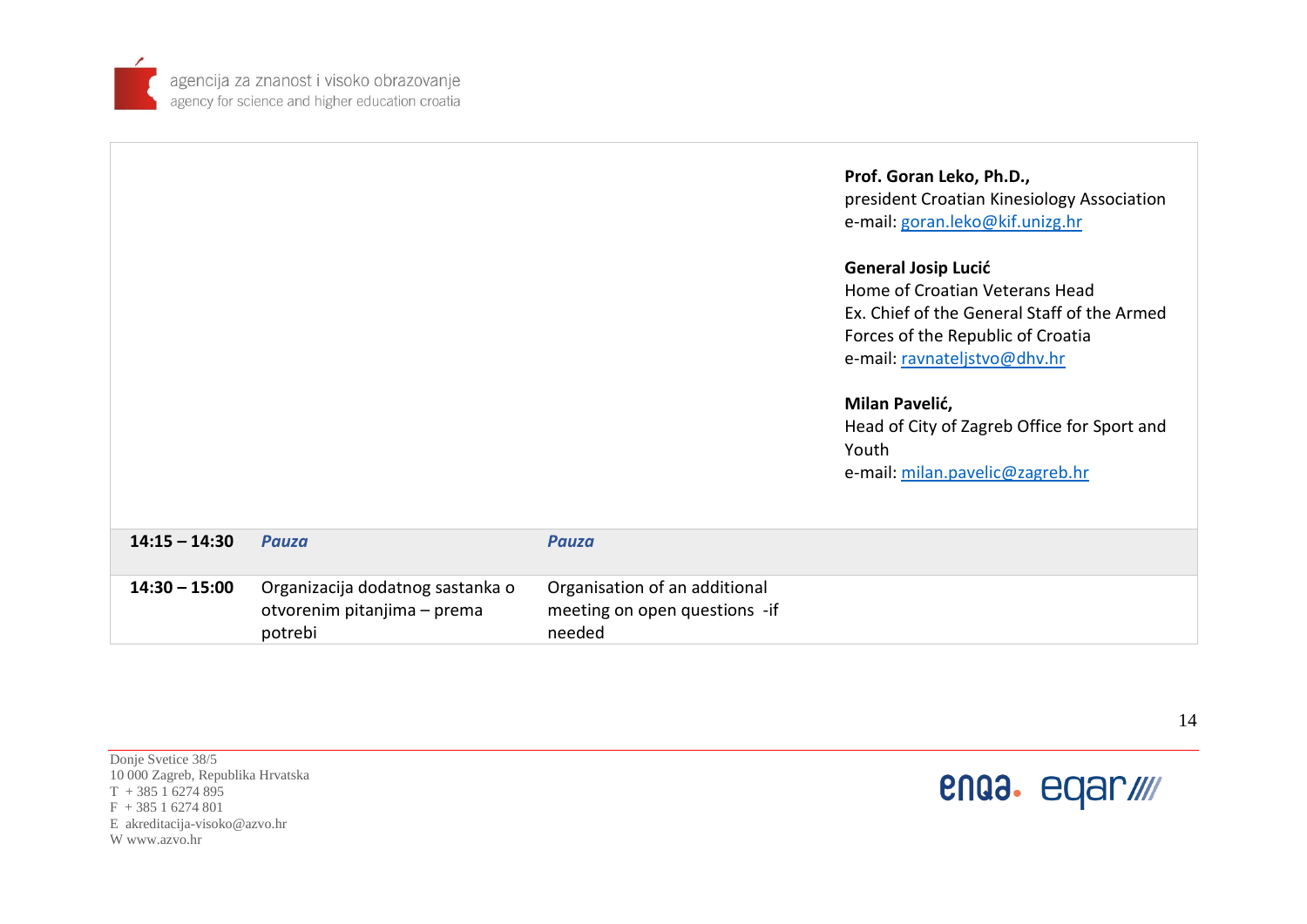### **Treći dan reakreditacije u virtualnom okruženju / Third day of re-accreditation in virtual form**

|                 | Petak, 13. studenoga 2020.                                            | Friday, 13 November 2020                                  | Prezime i ime sudionika<br>Surname and name of the participants                                                                                                                                                                                                                            |
|-----------------|-----------------------------------------------------------------------|-----------------------------------------------------------|--------------------------------------------------------------------------------------------------------------------------------------------------------------------------------------------------------------------------------------------------------------------------------------------|
| $9:50 - 10:10$  | Spajanje na poveznicu (link)<br>ZOOM                                  | Joining ZOOM meeting via the<br>link                      |                                                                                                                                                                                                                                                                                            |
| $10:10 - 10:50$ | Sastanak članova stručnog<br>povjerenstava s prodekanom<br>za znanost | Meeting with the Vice-Dean for<br>Sanja Šalaj<br>Research | Asst. Prof. Sanja Šalaj, Ph.D., Vice-dean for Science<br>e-mail: sanja.salaj@kif.unizg.hr                                                                                                                                                                                                  |
| $10:50 - 11:00$ | Pauza                                                                 | <b>Break</b>                                              |                                                                                                                                                                                                                                                                                            |
| $11:00 - 11:40$ | Sastanak s voditeljima<br>znanstvenih projekata                       | Meeting with the Heads of<br>research projects            | Assist. Prof. Cvita Gregov, Ph.D.<br>e-mail: cvita.gregov@kif.unizg.hr<br>Project leader for Erasmus+ Sport project<br>WE CARE - With Establishment of national Care and<br>development centres we support elite Athletes in<br>balancing their sports and education/employment<br>Results |
|                 |                                                                       |                                                           | Assist. Prof. Danijel Jurakić, Ph.D.<br>e-mail: danijel.jurakic@kif.unizg.hr<br>Project leader for Erasmus+ Sport project                                                                                                                                                                  |

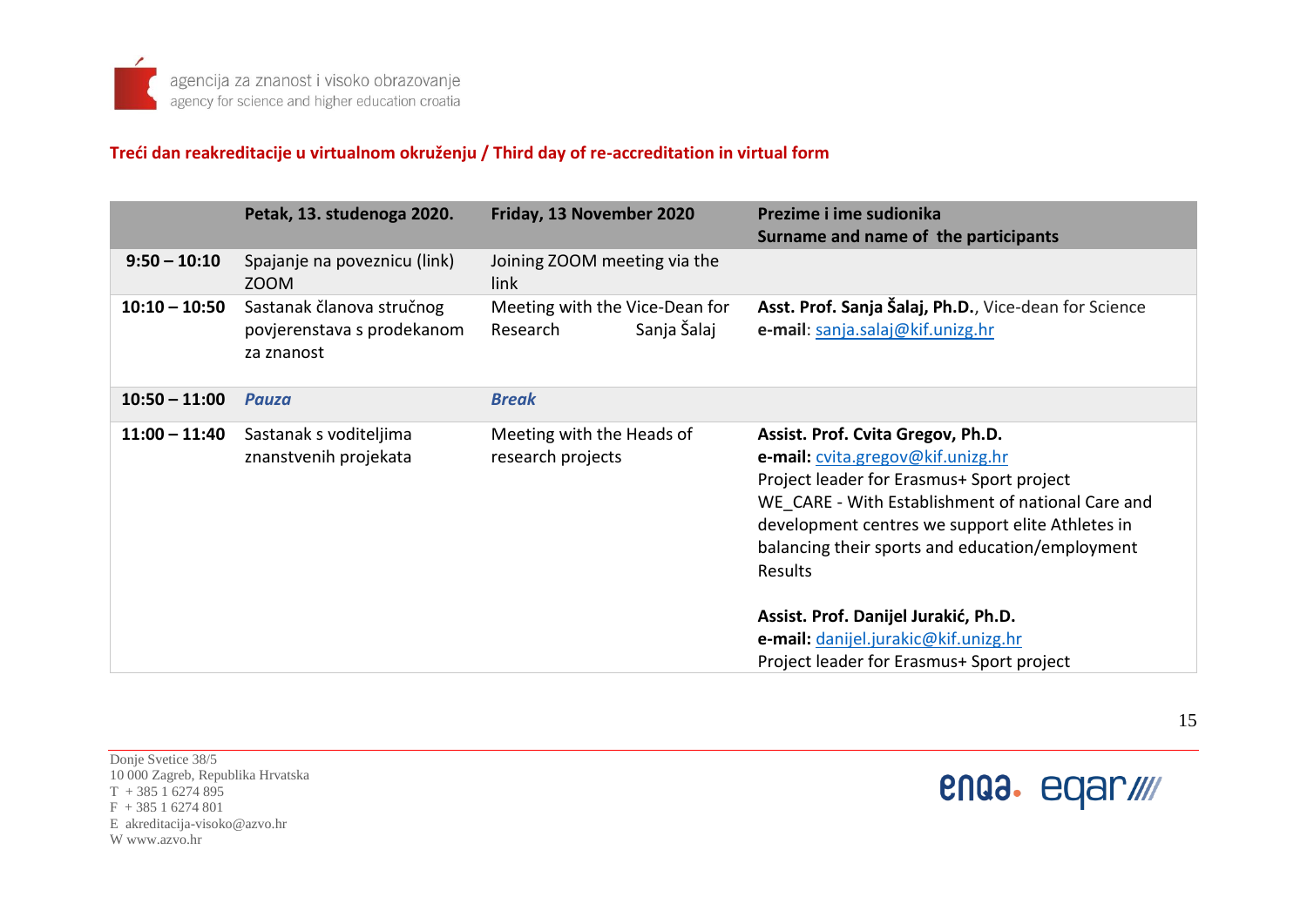

|                 |                                                 |                                                                            | Creating Mechanisms for Continuous Implementation of<br>the Sports Club for Health Guidelines in the European<br>Union (SCforH)                                                                  |
|-----------------|-------------------------------------------------|----------------------------------------------------------------------------|--------------------------------------------------------------------------------------------------------------------------------------------------------------------------------------------------|
|                 |                                                 |                                                                            | Assist. Prof. Maroje Sorić, Ph.D.,<br>e-mail: maroje.soric@kif.unizg.hr<br>Project leader at the institution for HORIZON 2020<br>project - Science and Technology in childhood Obesity<br>Policy |
|                 |                                                 |                                                                            | Prof. Marjeta Mišigoj-Duraković, Ph.D., MD, (tenured)<br>Email: marjeta.misigoj-durakovic@kif.unizg.hr<br>Project leader for Croatian Physical Activity in<br>Adolescence Study - CRO-PALS       |
|                 |                                                 |                                                                            | Prof. Damir Knjaz, Ph.D.<br>e-mail: damir.knjaz@kif.unizg.hr<br>Project leader at the institution for Competence Center<br>in Molecular Diagnostics (CEKOM)                                      |
| $11:40 - 11:50$ | Pauza                                           | <b>Break</b>                                                               |                                                                                                                                                                                                  |
| $11:50 - 12:30$ | Sastanak s asistentima i<br>poslijedoktorandima | <b>Meeting with Teaching</b><br>Assistants and postdoctoral<br>researchers | Antonela Devrnja, Ph.D.<br>e-mail: antonela.devrnja@kif.unizg.hr<br>Igor Gruić, Ph.D.                                                                                                            |

Donje Svetice 38/5 10 000 Zagreb, Republika Hrvatska  $T + 38516274895$  $F + 38516274801$ E akreditacija-visoko@azvo.hr W www.azvo.hr



16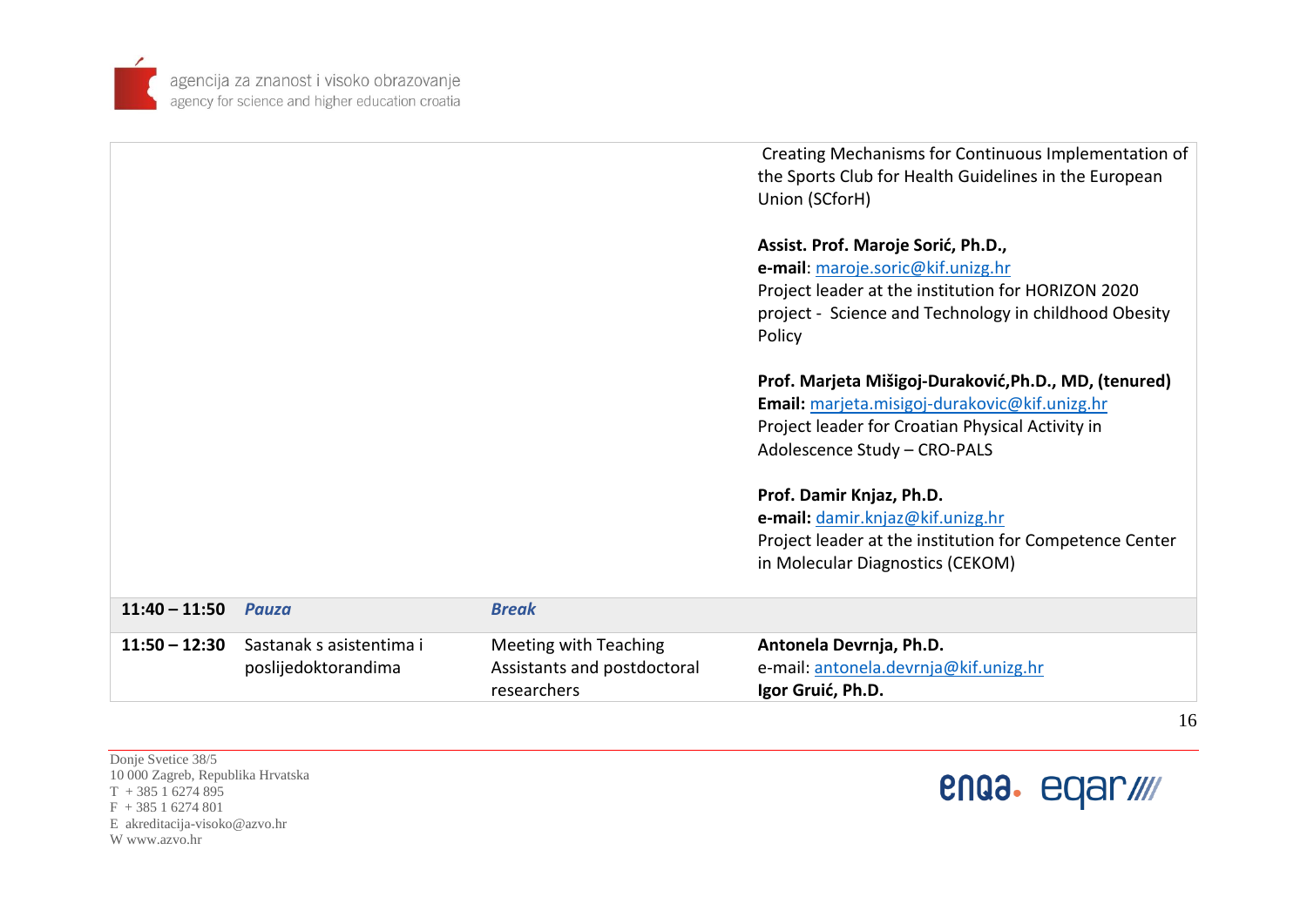

| $13:00 - 13:30$<br>Organizacija dodatnog<br>sastanka o otvorenim<br>pitanjima – prema potrebi | <b>Internal meeting of the Expert</b><br><b>Panel members</b><br>Organisation of an additional<br>meeting on open questions, -if<br>needed | e-mail: Lovro.stefan@kif.unizg.hr                                                                                                                                                                                                                                                                        |
|-----------------------------------------------------------------------------------------------|--------------------------------------------------------------------------------------------------------------------------------------------|----------------------------------------------------------------------------------------------------------------------------------------------------------------------------------------------------------------------------------------------------------------------------------------------------------|
|                                                                                               |                                                                                                                                            |                                                                                                                                                                                                                                                                                                          |
| Interni sastanak članova<br>$12:30 - 13:00$<br>stručnog povjerenstva                          |                                                                                                                                            |                                                                                                                                                                                                                                                                                                          |
|                                                                                               |                                                                                                                                            | e-mail: hrvoje.podnar@kif.unizg.hr<br>Rebeka Prosoli, mag. psych.<br>e-mail: rebeka.prosoli@kif.unizg.hr<br>Lovro Štefan, Ph.D.                                                                                                                                                                          |
|                                                                                               |                                                                                                                                            | e-mail: igor.gruic@kif.unizg.hr<br>Ivan Krakan Ph.D.<br>e-mail: jvan.krakan@kif.unizg.hr<br>Ivan Mikulić, mag. cin.<br>e-mail: jvan.mikulic@kif.unizg.hr<br>Marijo Možnik, Ph.D.<br>e-mail: marijo.moznik@kif.unizg.hr<br>Damir Pekas, Ph.D.<br>e-mail: damir.pekas@kif.unizg.hr<br>Hrvoje Podnar, Ph.D. |